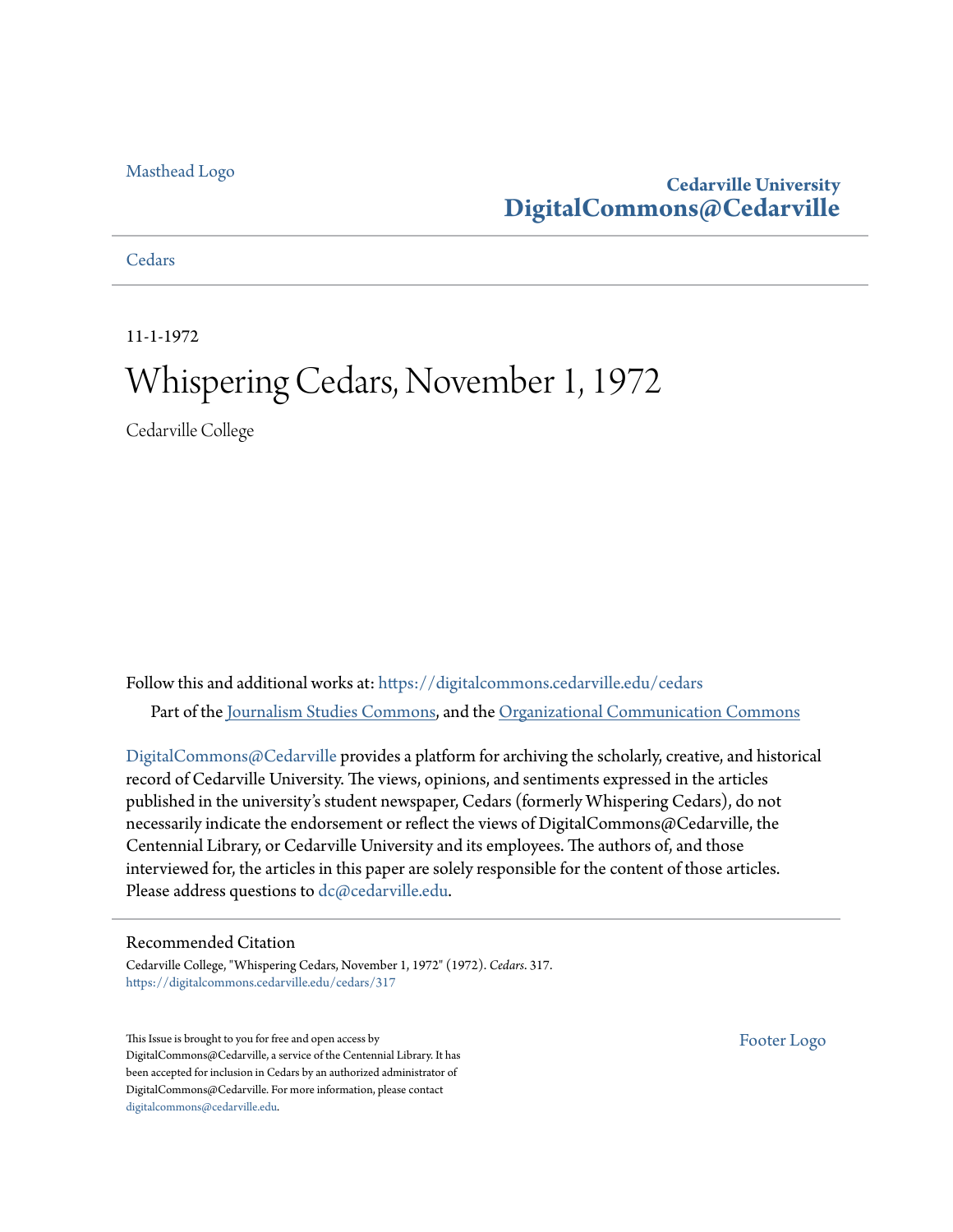# Cedarville College Whispering Cedars

*"For the Word* of *God and the Testimony* of *Jesus Christ"* 

Vol. 41, No. 3

DIXON AND GRIER quietly and unsuspectingly race to their party rally.

#### **Accreditation Consultant** *Will Make Suggestions*

Dr. George Arbaugh, .Cedarville College's North Central Consultant, will be on campus Wednesday and Thursday, Nov. 1 and 2. Dr. George Arbaugh, who is a professor at Augustana College, Rock Island, I llinois, will be going over a report which has been prepared by the faculty:

members to encounter and discuss a wide range of opinions and views?"

The report continues to list some of Cedarville's weaknesses and then applies suggestions or explanations of these weaknesses.

The 1972 Convention will culminate the efforts of the candidates and their campaign workers. This year's candidates are members of the faculty: Conservative — Jim Phipps and Dwayne Frank, and Liberals -Patsy Dixon and Jim Grier. At the convention the candidates will give their speeches; there will be demonstrations, live TV monitors and college entertainment, to name just a few of the happenings. Also, there will be representatives from the various states -- shock, anxiety, frustra-

As our consultant is here, he'll be going through this report and will be engaging in other activities to show us how Cedarville can get ready for applying for full accreditation.

Cedarville, Ohio

The Cedar-What? All Campus Convention will be held this elec-



at the Gym-Student Center.

Four years ago the Cedar-What? Party was formed by Alpha Chi as the theme for their annual all-school banquet. This year, being another election year, the party tradition is being

### *Registration Forms Foil Many*  **As Students Start Sign-Up**

carried on.

Cedar-What? is based on the small, unique town in the southwest corner of the State of Ohio, according to Randy Brown, Alpha Chi President, where-in lies Cedar-What? College.

| Inside Line              |  |  |  |
|--------------------------|--|--|--|
| Council Comments - p. 2. |  |  |  |
| Stillwells — $p. 3$      |  |  |  |
| Teresa Henriques — p. 3  |  |  |  |
| Sports $-$ p. 4          |  |  |  |
|                          |  |  |  |

tion, etc.



Cedarville is presently a "Recognized Candidate for Accreditation" in view of the North Central Association. This allows the school three years to apply for full accreditation. The N. C.A. Consultants help the candidating schools to get ready to apply for full accreditation.

> "And this is our post office," points out a student host, guiding a group of tourists through the Cedarville College campus.

The report prepared for Dr. Arbaugh contains suggestions, plans, and accomplishments concerning the weaknesses gleaned by the consultant from

the Examiner's Report.

The weaknesses, according to Dr. Johnson, Academic Dean, seem to include the same central concept, "Can an institution which is committed to a strong emphasis on religious dimensions, which is 'conservative' theologically, and which has a relatively homogeneous student body and faculty, provide opportunities and the environment for students and faculty

### Gamma' *Chi to Sponsor*  **Women's Social Sunday**

Joe ... which address? Why do they put seven a.m. on these things?" The sounds of winter pre-registration will begin on November 13, after studentfaculty conferences of Nov. 6-10. This year's pre-registration period will be five days, rather than eight as last year's, in order to make better use of secretarial help. Time to register is 8:30- 11:30 or 1:30-4, on the second floor of the Administration Building. Seniors will receive their schedules through intercampus mail on Nov. 6, and register on Monday the thirteenth; juniors on Tuesday; sophomores on Wednesday, and freshmen on

"Oh, no! More forms! Cool, of Man and the Arts, based on Art and Music in History, from the music department to the

> Dr. Seltzer has been associated with Miami University since 1949 and assumed the position of conductor in 1948. He is also associate dean of the School of Fine Arts and holds associate professorship in the Department of Music. Dr. Seltzer holds three degrees from the Eastman School of Music at Rochester, New York Bachelor of Music, 1948; Master of Music, 1949; and Doctor of Musical Arts, 1956.

Thursday and Friday along with

any special students. Changes to note include the offering of American State and Local Government, to be taught by Dr. Cleveland McDonald, and the genetics course taught by Dr. Baumann, previously offered only every other year. In the science department. one course to watch for this coming spring quarter will be a course in Radiation, which will replace Advanced Microbiology. One final change to note is the switch

Interdisciplinary Studies program.

#### Pi Delta Provides Campus Guides

This student guide is a member of Pi Delta. From the Greek word, "pandocheus," Pi Delta literally means "one who receives all comers," an innkeeper or host (Lk. 10:35).

The purpose of Pi Delta is. to serve as official host or hostess for all visitors and prospective students of Cedarville College.

Membership is limited to upperclassmen with a scholastic average of 3.0 or better and with a willingness to serve the college. Consideration is also given to the student's spiritual maturity and personality. New members are added by invitation only.

### **Cedarville Artist Lecture Series** *Schedules Miami Orchestra*

In the days before the convention there will campaigning done by the candidates in impromptu fashion in front of the Gym-Student Center.

There will be posters placed in various places on campus to notify all students of more November I, 1972

# lection Campaign Hits Cedar-What?

convention news and details. Alpha Chi would like to encourage all students to get involved with their favorite candidate and support them in the coming Cedar-What? Convention.



PHIPPS AND FRANK, the People's Choice, meet all the people.

This Sunday, November 5, 1972, at 2:30, Gamma Chi is sponsoring a tea in honor of Mrs. James T. Jeremiah. In addition to honoring the President's wife, this social is also being held for the purpose of acquainting the women of the student body with the faculty and staff women and the wives of the faculty and staff.

The activities scheduled for the tea include an introduction of the faculty wives, a talk by Mrs. Jeremiah, and a challenge given by one of the faculty wives. This first year event, which Gamma Chi hopes will become a tradition, will be an unusual and pleasant time for those who attend.

Gamma Chi asks that all R.S.V.P.'s be returned to Box 759 by November 3. Anyone not receiving an invitation and wishing to attend may do so by returning an R.S.V.P. to the afore mentioned box number.

As part of the fall Artist Lecture Series programs, the Miami University Symphony Orchestra will be appearing on November 7th in Alford Auditorium at 8:00 p.m.

The orchestra, conducted by Dr. George Seltzer, consists of approximately 100 musicians performing 10 to 20 concerts a year. A student committee governs the orchestra, chooses its programs, and determines the nature of its concerts.

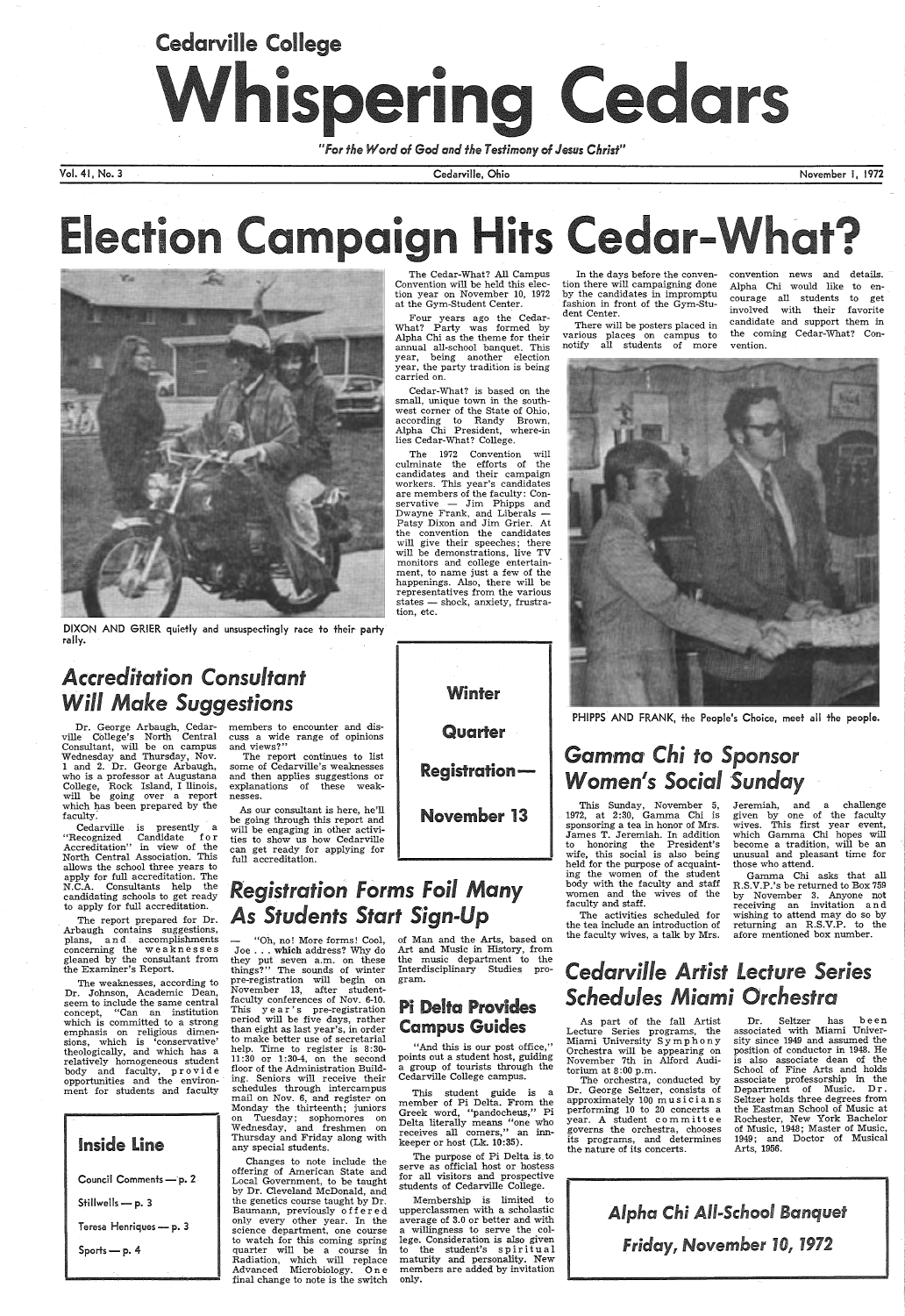## from *the Editor's Desk-*A Method of Avoidance

At various points in our relations with friends we find ourselves in the midst of a conflict or disagreement. We are in that conflict for a number of reasons — we are the cause, we are the busybodies, we care for one of the participants, the list goes on. To avoid the emotional stress involved in a disagreement as a result of reasons number two or three, there is a permanent solution.

By becoming involved in a situation we are forced to state <sup>a</sup>bias that is likely of no ultimate importance to us and can greatly hurt or offend another. The answer: if we are not the cause of the problem, or we are not the solution, we should not be involved!  $-J.E.$ 

# In Your **Remember Thy God**

Paul Dixon, Pastor Joseph<br>Stowell, 1200 young people, and Cedarville College will come<br>together on November 4 for the 1972 Swordbearers' Conference. Highlighting this event will be<br>two rallys conducted by Paul Dixon; student-led seminars, and<br>Pastor Stowell speaking with the<br>youth leaders and adults.

The students of Cedarville<br>College will play an important role in the success and impact of the conference. Many eyes will be turned our way as the campus will come alive with junior high and high school students. They will be watching our actions and reactions. The simple friendly acceptance of these visitors will The students of Cedarville play a big part in the success of College will play an important the day.<br>
The conference. Many eyes will wave be turned our way as the conference. Many eyes will involved in presenting a<br>
be tu

# Random Thots

#### by Judy Johnson

During the summer I read<br>Eric Berne's Games People Play, which deals with some of the manipulative devices we use<br>in our interpersonal relationme and subsequently priving me and insight into the human psyche, the book also suggested to my mind some of the games we as Christians play.<br>One of the seemingly more popular games at Cedarville College is "See How Unspir

Am." This game can be played<br>most effectively in a group of students, because the rewards are greater. The object of the<br>game is to profess or actually indulge in a coldness toward the things of God, and to ridicule or make light of any "S.G.'s" on campus.<br>The game may be played

from several different aspects  $-$  sleeping through chapel, showing

no interest in Christian Service opportunities, carelessness about church attendance, or mocking the things of God. These things that someone is playing the<br>game, and the game may take other forms, but these are some of the signs of the game.

My own version of the game<br>is to see how many days I can<br>skip my devotions. It's the most<br>rebellious action my conservarefive background will permit me, and even at that I do a poor job of it. I think my record is not quite a week before my loneliness, frustration, and misery send me back to Him.

The question is, why do we<br>play these little games? In Berne's book, most of the games were planned to increase one's sense of importance. But as<br>Christians, we are to be instruments of the glory of God. Are our games really necessary?

The purpose for this taxi service is to assist students who can't find rides to where they is.) This taxi service is made available to areas such as Vandalia, Dayton, Springfield,<br>and Xenia.

Any student desiring a ride such as this should call the college switchboard, and set before they anticipate using the<br>service. The taxi rates are available at the switchboard. When a<br>student leaves on vacation, if he desires to use the taxi service for<br>returning from the airport or bus station, he must notify the switchboard before he leaves.

per person to their specific destination: (each individual rate is per-person.) Per- Van- Day- Spring-<br>sons dalia ton field Xenia sons dalia ton

The driver of the van or car will have taxi service forms to<br>be filled out by the rider. The form must be given back to the driver before departure. A

As <sup>a</sup>means of serving the whole Cedarville College student body, the Student Council has provided a taxi service for everyone.

{ Below is a table of the rates

|   |        |        | ------- | -------- |
|---|--------|--------|---------|----------|
| 1 | \$6.50 | \$5.50 | \$3.50  | \$2.50   |
| 2 | 5.00   | 3.50   | 2.00    | 1.50     |
| 3 | 4.00   | 2.50   | 1.50    | 1.25     |
| 4 | 3.00   | 2.00   | 1.25    | 1.00     |
| 5 | 2.50   | 1.50   | 1.00    | . 75     |
|   |        |        |         |          |

To help illustrate the chart; if three people wish to go to Vandalia, then it would be \$4.00 per person. The more students going, the less the charge per person.

#### Open for Summer '73 Brazil, South America, will be the destination of 13 Cedarville

See Council page <sup>3</sup>

under the college Missionary<br>Internship Service (M.I.S.).<br>This vocal or instrumental<br>ensemble, under the leadership of Dr. and Mrs. Clifford Johnson, will be fulfilling the purpose of M.I.S. as they travel to Brazil in June to actively work with<br>ABWE missionaries there.<br>Musical ability is a requirement For students applying to go to this field and, though not required, a knowledge of Portuguese will be helpful.



# corner

Dr. Don Callan will be traveling with eight basketball players to the Philippine Islands and clinics and witnessing. Again a<br>musical talent is important for<br>the 8 men as well as an ability to <sup>g</sup>ive testimonies before large audiences.

Knowing French is not<br>required but is helpful for the M.I.S. applicants planning to work in the Central African Republic at the clinic, printing press and mission school and as mechanics.

|                                                      | Co-editors  Jayne Eberling, Nanci Layne |
|------------------------------------------------------|-----------------------------------------|
|                                                      |                                         |
|                                                      | Feature editor Chris. Rufener           |
|                                                      | Christian Service editor  Judy Johnson  |
|                                                      | Literary editor  Ken Wimer              |
| Men's Sports editor  Rick Johnson                    |                                         |
| Women's Sports editor  Laura Roby                    |                                         |
| Photography  Roy Kern, Glen Huebner, Marcea Bearss   |                                         |
| Circulation  Nanci Layne, Mary Lou Lippert           |                                         |
|                                                      |                                         |
| Advertising Department  Linda Sullivan, Debbie Holt, |                                         |
|                                                      | Cindy Carr                              |
| Business Manager  Linda Sullivan                     |                                         |
|                                                      |                                         |
| Advisor  Dr. Clifford Johnson                        |                                         |

The thrust of the conference is to help the young people develop a better relationship with the Lord. One goal is to help practical application of Chris-<br>tianity in everyday life. This will be achieved through encounters<br>with the students and in the training sessions. The sessions will be: Youth Involvement in the Church, Quiet Time, and Politics and the Christian. A special emphasis will be placed youth will be able to see the need of a daily walk with the Lord and how to go about it.

Reporters: Georgeanna Axiotis, Jan Besler, Carolyn Bonnell, Cheryl Cowen, Linda Cupan, Rick Deal, Becky Decker, Diana Douglas, Elaine Kalnbach, Bruce Olsen, Cindy Rathbun, Dennis Twigg, Pam Williams.

Many decisions concerning salvation and perhaps a future college will be made during the conference. Many of those decisions will depend upon the students' co-operation and willingness to help. As Doug Schroder, chairman of conference committee, summed it up, "The conference is another opportunity to serve the Lord.''

# **Council Comments**

Copy Readers: Lorri Beach, Nova Berkenstock, Cheryl Huff, Karen Kennedy, Mary Lou Lippert, Sharon Gazdik, Sarah Stone.

Then I found Christ, new light He gave, New strength I have new love I show. That God had sent His Son to save, And rescue me from the debt I owe.

Typists: Lorri Beach, Nova Berkenstock, Cindy Cox, Carolyn Grollimund, Karen Kennedy, Mary Lou Lippert, Lois McClish.

Whispering Cedars is published by-weekly by the students of Cedarville Col-<br>lege. The opinions expressed herein are those of the writers and donot<br>necessarily reflect the attitudes or opinions of the faculty or administrat

Then I found Christ, new hope He gave. A new life to live and share with Him. I'll sing to God with song and hymn.

*Page 2* 

The flowers bloom, and add a smile. The wind sighs, and pollution leaves for awhile.<br>Trees blush, and turn deep shades of green, While new root push us so they can be seen.

God gave up Spring that we could explore, The things that nature has in store. Through this we can share God's greatest love, And find real peace from heav'n above.

As the plants sprout, and begin to grow,<br>So we as Christians should try to show<br>All those others around our being, That faith is believeing without seeing.

*Missionary Opportunities* 

College students this coming<br>summer as they serve the Lord

Many hours of work are involved in presenting a<br>conference. The student body<br>should look upon this not as an<br>inconvenience but as another opportunity to serve the Lord. Each individual should anticipate the satisfaction that will<br>be received by helping others. be received by helping or 300<br>Approximately 200 to 300<br>students will be actively involved by being counselors, seminar leaders, guides, and by housing<br>guests. However, the remaining<br>number\_should\_be\_equally involved in p r a y er and friendliness. As one committee member, Becky Canine, stated, "It will take everybody's part, whether just through a simple smile or being a counselor."

Australia will present a dif- ferent kind of challenge for the

Cedarville students. Because the work to be done in this field is<br>canvassing and establishing new canvassing and establishing new<br>works, only male students will be going to Australia.

<sup>A</sup>five-week camp Vacation Bible School ministry in the Hawaiian Islands has been opened for M.I.S. applicants and four students are needed for five weeks working with youth in Hong Kong.

A new addition to the M.I.S. program is the chance to student<br>teach in the foreign countries. Persons in the program must be approved by both the M.I.S. committee and the Education Department and will be allowed to raise all needed finances except tuition fees.

The final M.I.S. offering for summer 1973 is with the Missionary Apprentiseship Pro- . gram of ABWE. In past years, students have gone to Spain and Peru under M.A.P. and both fields are open again this summer.

Cedarville students m a y secure applications for the M.I.S. programs from Pastor Greens office. A fee of \$5 is required with each application turned in to Pastor Green and this should be done as soon as possible.

#### Then I found Christ I I

#### by Ken Wimer

# The Beauty of Spring<br>
Creative Extension of Spring<br>  $\mathbf{c}_b$ <sub>by Ken Wimer</sub>

Life was dark, and the road was long, My feet were weary and my mouth was dry. My mind had no thought- and my heart no song, It seemed as though I was doomed to die.

Now when the road seems long and hard, And people laugh and scorn at me. <sup>I</sup>turn to Jesus now and say, "Lord, Thanx so much for saving me.

As I look ahead to the coming King, When He'll take me to my glorious home. <sup>I</sup>ask all others to do the thing, That saved me from that Satan's dome.

That is to find real peace with Him, And let Jesus fill your sight. To push you away from things so dim, To things that are so bright.

Is it a time to hate, or a time to be kind? Is it just a change from the other season? What is it, what is it's reason?

Spring can be moments of laughing and fun, That depends on the moods of everyone. It can also be a time to cry, It can't keep fate from those that die.

So there it is, another season to come. It can't control man, make him whistle or hum. It can't stop him from living on, To greater heights that he must spawn.

Instead it is there, for the beauty of man. It is there, for folks to relax if they can. It is there, to ease the weary at heart. And comfort those, from whose loved ones they part.

When *it* rains and the ground gets wet, We as Christians should cease to fret Because during the time of our deepest trials God "rains" on us blessings and smiles.

Through this we remember the beauty God's giv'n, And remember he's prepared <sup>a</sup>place in heav'n. That as the plants continue to grow, Of His love we must show.

*Whispering Cedar&*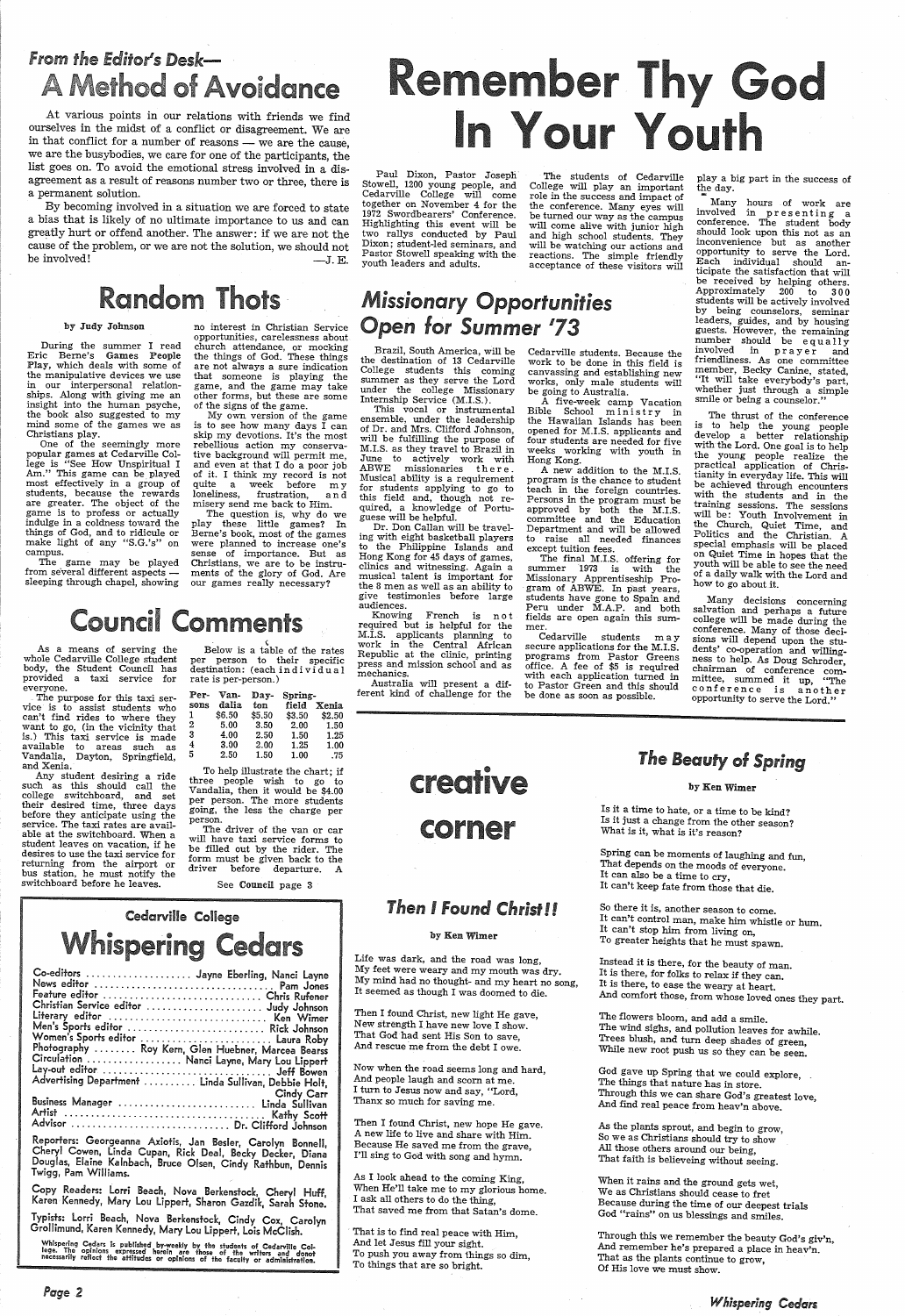#### foreign Student Exchange

# se Coed Speaks of **Christ Changing Her Life**



Teresa

#### by Linda Hulsman

Among the foreign students at Cedarville this year is a n en thusiastic and unique Portuguese girl, Maria Teresa Henriques Rodrigues Bahia dos Santos, better known as simply Teresa.

 The daughter of an army colonel, Teresa attended an exclusive boarding school in Lisbon for military children during her teens. Quite typically military, life was strict and systematic down to the letter. Teresa inwardly rebelled against this system, and ideals of freedom began to take root in her mind.

After graduation Teresa began an extremely interesting job as tour guide for tourists in Europe, mainly in the country of Spain. In this position she met many different types of people from varied cultures, and became intrigued with the idea of leaving Portugal to see the rest of the world.

Meeting an interesting American for the first time (her previous impressions of middleclass American tourists had been rather dubious), she decided to travel to the U.S.A. Over-ruling her parents' vehement objections, Teresa set sail for America.

 "At first," says Teresa, "life was terribly exciting and fabulous. Everything was new and different, and there were new things to discover all the time. But then life just became <sup>a</sup> routine again, one day after another exactly the same. And I found people here were just the same as those back home."

nummer<br>Through preaching, testimonies, music, discussions, and <sup>a</sup>special slide presentation, the teams present to churches throughout Ohio, Cedarville College and the work that the Lord is doing here.

A while after beginning studies at Bates, she came to know another foreign student, <sup>a</sup> Brazilian lady, and as time went on the two became quite close. Teresa, watching her friend, soon noticed she was quite remarkably refreshing and different. Her husband had left her to raise their child alone, and many troubles had plagued her, but in spite of it all the Brazillian student was always smiling and constantly happy.

 Discouraged, Teresa nonetheless vowed not to go

make it she would.

#### WCDR Returns To Air Nov. 13

Living in Maine with a rich, Catholic family she had known

#### Teams Help Promote College

Promoting Cedarville College is such a big job in which faculty members and students share.

They do this through the ministry of "Cedarville College Day" teams. Each team includes <sup>a</sup>faculty member and two students.

As a result of the presentations, the college hopes to recruit students and gain financial support.

back. She had set out to show her **Member of Board** *Mr. Phipps Is* 

*Whispering Cedars* 

previously, Teresa attended Bates College, studying languages.

One day Teresa asked her, "What is it that you've got that makes you so different? Here I am, discouraged and having no meaning in living. Why aren't you the same way?"

"I have Jesus Christ," was the simple answer.

"Forget it," Teresa replied. "I know all about that religion bit. I've been to church all my life, and know that stuff doesn't work."

Her friend, however, refused to give up. She invited a pastor of her acquaintance to come and talk to Teresa. The pastor in turn

"As a radio service of Cedarville College, this is WCDR-FM, Cedarville, Ohio." It is the hope of Mr. Paul Gathany, general manager of WCDR, that this sound will be heard by November 13, the target date for WCDR's return to the air. Before this date, however, a lease for the new tower which has been holding up progress for the station for several weeks must be approved.

Three phrases will reflect the new emphasis of WCDR-FM this year — "serving Dayton-Springfield; this is Christian educational radio;" in addition to "as a radio service of Cedarville College." The increased broadcast radius provided by the new four-hundred-foot tower allows WCDR an toureach into these metropolitan areas. Behindthe-scenes emphasis for all staff or staff members-to-be is QUALITY. Wayne Shepherd, last year's student manager and now program director for the station, feels very optimistic about the caliber of personnel, and believes this effort to achieve consistently high quality will not be discriminatory, but rather will provide <sup>a</sup>more satisfying experience for anyone who wishes to become involved.

The home has to project <sup>a</sup> total Christian at mosphere. Marty explained that "if the kids don't see something in us that they want, they won't listen to any help we would try to give.

Mr. James R. Phipps, chairman of the speech department, has been a member of the State Consultancy Board of the Ohio Speech Communications Association since March of this year., As the consultant for the high schools of southwestern Ohio, Mr. Phipps works for improved curricula in these schools. For example, the nottoo-distant future may s e e speech courses taught exclusively by teachers certified to teach speech rather than English, as is virtually the tradition.

Another activity of the State Consultancy Board is the setting up of library resource centers to dispense information to high schools upon request. Currently there are such centers at Akron and Miami Universities.

Members are decided by recommendation from a member of the Association and consideration by the Board itself.

wrote Harry Bollback of Word of Life, telling him Teresa's story. Soon a letter came inviting her to a week at Word of Life Island.

Still skeptical, Teresa went to the Island. "I found," she says, "that everyone was like that lady. They walked around all the time with Bibles under their arms, smiling. It was really weird!"

By the end of the week, though vowing from the first it would never happen, Teresa accepted Christ.

Trusting God to supply the money, she applied to the Word of Life Bible Institute. Soon after, Teresa received a letter of acceptance.

Telling the Catholic family with whom she stayed that she, an atheist, was going to <sup>a</sup> Protestant Bible School, of all things, was going to be <sup>a</sup> problem. The day before she was ready to leave, Teresa broached the subject.

Her host was shocked and amazed. "What is the world do you want to go there for?"

"Remember that camp I went to?" replied Teresa. "Well, my life was changed there. Jesus

See Teresa page 4

"For from +he very beginning God decided those who came to Him . . . should become like His Son." ( living letters) Romans 8:29.

#### *Dean* Instructs *<sup>11</sup>Right to Read<sup>11</sup>*

This year at Cedarville College a new program has been started by Mr. Thomas Loper. The  $program? -$  "Right to Read."

Mr. Loper spent four years looking into the reasons for student drop-outs. He began to notice a pattern in the study habits of these students. A large majority of those flunking or dropping out of school had either poor development of study skills or were slow readers. Mr. Loper started to investigate several methods to improve study skills of students. He brought back to Cedarville the "Right to Read" w o r ks hop material. All of the freshmen class were involved in the program this fall.

The program involves three major areas: broad basic skills, individual attention skills, and student tutors. The workshop requires six hours to complete and drills students in regression, fixation on a line, budgeting of time, and speed reading. It is the hope of the college that the "Right to Read" program will help those students who have academic problems because of poor reading habits. If interested, see Mr. Loper.



CRAIG AND MARTY begin packing for their up-coming move.

# Two Alumni For Port au Prince

#### Council continued

student then will have 30 days in which to pay for the ride.

If there are any questions to be asked please call the switchboard, or contact Eldon Sarver, Student Council Treasurer.

Any student needing a ride, feel free to use the service.



Port au Prince, Haiti will soon become the home of former Cedarville students Craig and Marty Stillwell.

Under the sponsorship of Caribe-Vista Program, an outgrowth of Honey Creek Christian Homes in Michigan, the Stillwells will act as parents for about 8 juvenile delinquents.

Their departure date is set for November 7. The children range in age from 14 to 18 years old, and, in many cases, have been in serious trouble with the law. According to Craig, the children are sent to Haiti as an alternative to delinquent homes in the States. "The 'culture shock' method is used to make the kids dependent upon those in  $\text{authority} \rightarrow \text{Marty}$  and myself," he commented. This gives them an opportunity to be of real help to the kids.

Usually at the completion of the nine month stay in Haiti, the majority of delinquents have accepted Christ as their personal Saviour.

Marty explained that the roles of mother and father would be "very accentuated. Most of these kids' parents were in a lot of trouble themselves, and the kids didn't have much of an example to follow. So Craig is to be the authoritarian and disciplinarian and I am the 'dispenser of sweets'. But, both roles are very Biblical."

Activities with the children will include, for Marty, sewing and cooking with the girls to help them develop their creativity. Craig will be working with the

boys in soccer, tennis, and other activities.

Both Craig and Marty cited two main reasons for their moving to Haiti. Their main interests "have always been in that type of kid" and they were looking for work in that area. Also, both felt that God had given them a real peace about the move after much prayer.

Craig remarked that the role of parents poses the biggest problem, for they will have to get used to having a lot of kids around. Marty said she would miss the Christian fellowship in addition to experiencing a bit of culture shock herself.



Tennis courts, a swimming pool, horses, scuba diving and mountain climbing include some of the 'fringe benefits" during their stay in the West Indies. Craig is a 1972 graduate of Cedarville, while Marty previously attended the College for 1 year.

Which girls' dorms received a gift from the Great Pumpkin +his year?

NILSON-BONE Florists *"Xenia's Only Downtown Florists*  and LUCILLE'S BEAUTY AND GIFT SHOP 68-70 W. Main, Xenia Mr. & Mrs. D. l. Bone, Owners